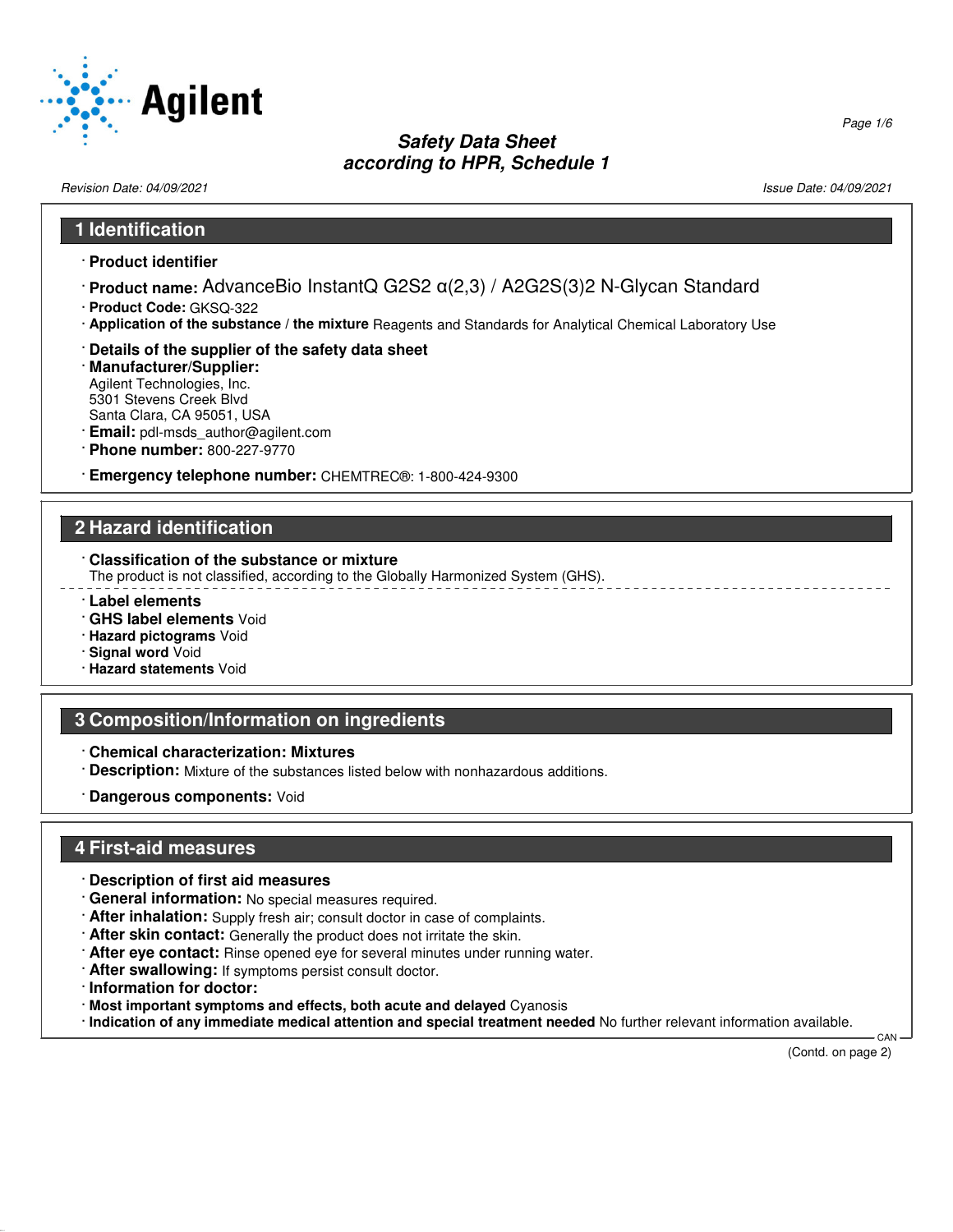Revision Date: 04/09/2021 Issue Date: 04/09/2021

**Product name:** AdvanceBio InstantQ G2S2 α(2,3) / A2G2S(3)2 N-Glycan Standard

(Contd. of page 1)

## **5 Fire-fighting measures**

- · **Extinguishing media**
- · **Suitable extinguishing agents:** Use fire fighting measures that suit the environment.
- · **Special hazards arising from the substance or mixture** No further relevant information available.
- · **Advice for firefighters**
- · **Protective equipment:** No special measures required.

### **6 Accidental release measures**

- · **Personal precautions, protective equipment and emergency procedures** Wear protective gloves / eye protection / face protection.
- **Environmental precautions:** Do not allow to enter sewers/ surface or ground water.
- · **Methods and material for containment and cleaning up:** Pick up mechanically.

#### **Reference to other sections**

- See Section 7 for information on safe handling.
- See Section 8 for information on personal protection equipment.

See Section 13 for disposal information.

## **7 Handling and storage**

#### · **Handling:**

- · **Precautions for safe handling** Wear protective gloves / eye protection / face protection.
- · **Information about protection against explosions and fires:** No special measures required.
- · **Conditions for safe storage, including any incompatibilities**
- · **Storage:**
- · **Requirements to be met by storerooms and receptacles:** No special requirements.
- · **Information about storage in one common storage facility:** Not required.
- · **Further information about storage conditions:** None.
- · **Specific end use(s)** No further relevant information available.

## **8 Exposure controls/ Personal protection**

- · **Additional information about design of technical systems:** No further data; see item 7.
- · **Control parameters**
- · **Components with limit values that require monitoring at the workplace:**
- The product does not contain any relevant quantities of materials with critical values that have to be monitored at the workplace. · **Additional information:** The lists that were valid during the creation were used as basis.
- · **Exposure controls**
- · **Personal protective equipment:**
- · **General protective and hygienic measures:** The usual precautionary measures for handling chemicals should be followed.
- · **Breathing equipment:** Not required.
- · **Protection of hands:**

52.0.1.1

The glove material has to be impermeable and resistant to the product/ the substance/ the preparation.

Selection of the glove material on consideration of the penetration times, rates of diffusion and the degradation

**Material of gloves** Wear suitable gloves.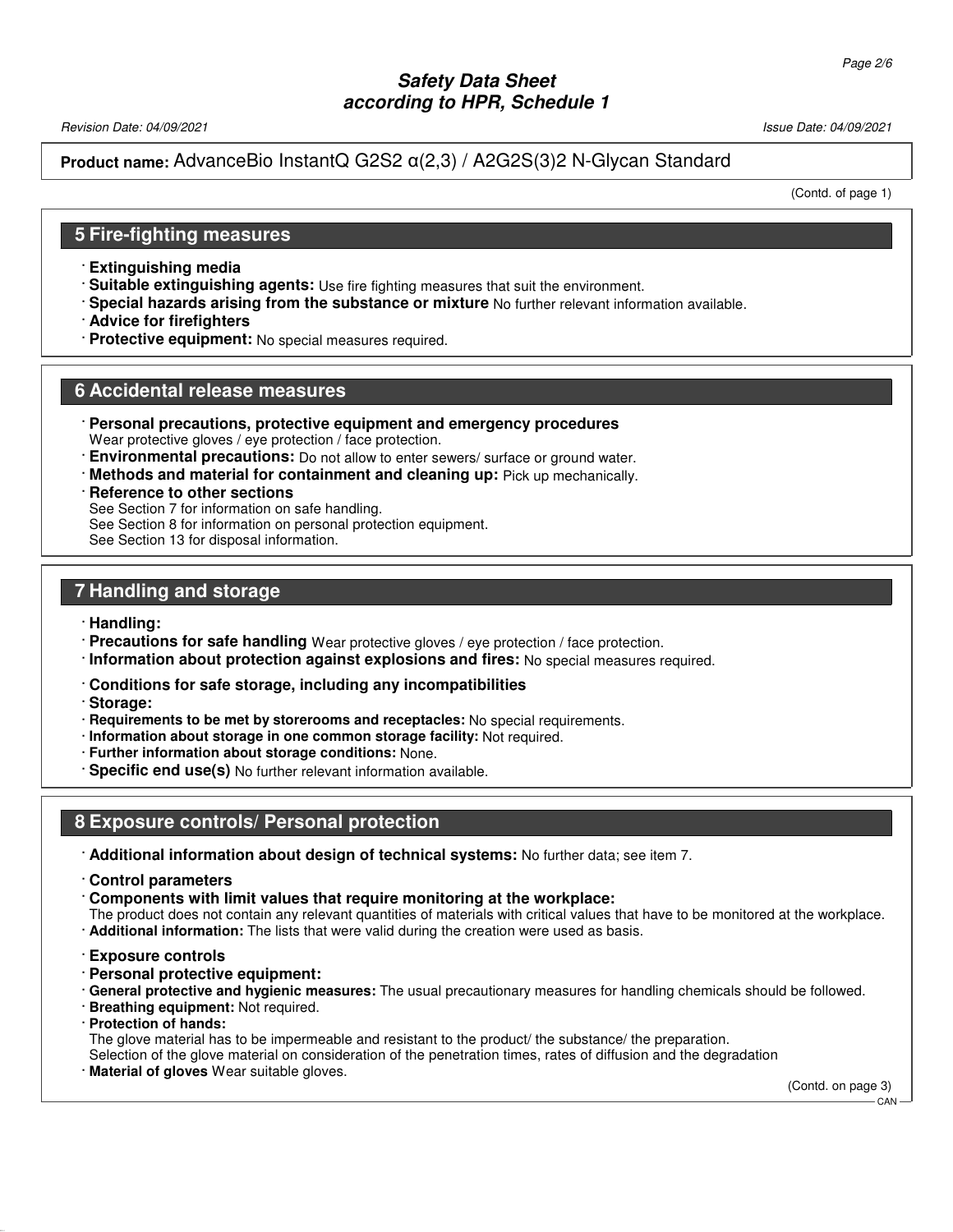Revision Date: 04/09/2021 2008/09/2021 2009/09/2021 2009/2021 2009/2021 2009/2021 2009/2021 2009/2021

52.0.1.1

**Product name:** AdvanceBio InstantQ G2S2 α(2,3) / A2G2S(3)2 N-Glycan Standard

(Contd. of page 2)

## · **Penetration time of glove material**

The exact break through time has to be found out by the manufacturer of the protective gloves and has to be observed.

· **Eye protection:** Wear eye protection / face protection.

# **9 Physical and chemical properties**

| Information on basic physical and chemical properties      |                                               |     |
|------------------------------------------------------------|-----------------------------------------------|-----|
| <b>General Information</b>                                 |                                               |     |
| · Appearance:                                              |                                               |     |
| Form:<br>Color:                                            | Powder                                        |     |
| · Odor:                                                    | Beige<br>Odorless                             |     |
| Odor threshold:                                            | Not determined.                               |     |
| pH-value:                                                  | Not applicable.                               |     |
|                                                            |                                               |     |
| <b>Change in condition</b>                                 |                                               |     |
| <b>Melting point/Melting range:</b>                        | Undetermined.                                 |     |
| <b>Boiling point/Boiling range:</b>                        | Undetermined.                                 |     |
| · Flash point:                                             | Not applicable.                               |     |
| Flammability (solid, gaseous):                             | Not determined.                               |     |
| · Decomposition temperature:                               | Not determined.                               |     |
| · Auto igniting:                                           | Product is not selfigniting.                  |     |
| Danger of explosion:                                       | Product does not present an explosion hazard. |     |
| <b>Explosion limits:</b>                                   |                                               |     |
| Lower:                                                     | Not determined.                               |     |
| Upper:                                                     | Not determined.                               |     |
| · Vapor pressure:                                          | Not applicable.                               |     |
| Density:                                                   | Not determined.                               |     |
| · Relative density                                         | Not determined.                               |     |
| · Vapor density                                            | Not applicable.                               |     |
| · Evaporation rate                                         | Not applicable.                               |     |
| · Solubility in / Miscibility with                         |                                               |     |
| Water:                                                     | Soluble.                                      |     |
| · Partition coefficient (n-octanol/water): Not determined. |                                               |     |
| · Viscosity:                                               |                                               |     |
| Dynamic:                                                   | Not applicable.                               |     |
| Kinematic:                                                 | Not applicable.                               |     |
| · Solvent content:                                         |                                               |     |
| Solids content:                                            | 100.0%                                        |     |
| <b>Other information</b>                                   | No further relevant information available.    |     |
|                                                            |                                               | CAN |

(Contd. on page 4)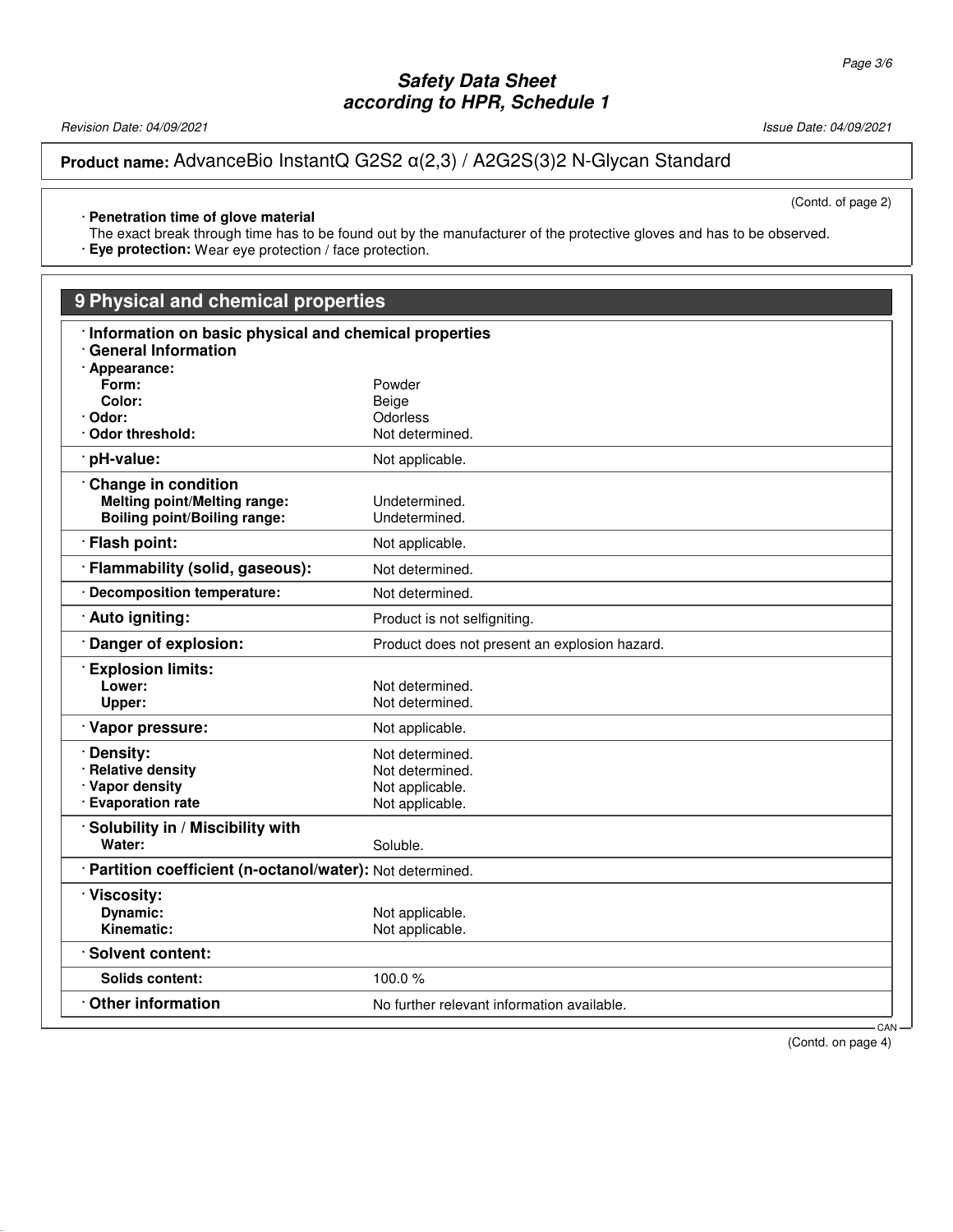Revision Date: 04/09/2021 Issue Date: 04/09/2021

## **Product name:** AdvanceBio InstantQ G2S2 α(2,3) / A2G2S(3)2 N-Glycan Standard

(Contd. of page 3)

## **10 Stability and reactivity**

- · **Reactivity** No further relevant information available.
- · **Chemical stability**
- · **Thermal decomposition / conditions to be avoided:** No decomposition if used according to specifications.
- · **Possibility of hazardous reactions** No dangerous reactions known.
- · **Conditions to avoid** No further relevant information available.
- · **Incompatible materials:** No further relevant information available.
- · **Hazardous decomposition products:** No dangerous decomposition products known.

## **11 Toxicological information**

#### · **Information on toxicological effects**

- · **Acute toxicity:**
- · **Primary irritant effect:**
- · **on the skin:** May be harmful in contact with skin.
- · **on the eye:** No irritating effect.
- · **Sensitization:** No sensitizing effects known.
- · **Additional toxicological information:**

The product is not subject to classification according to internally approved calculation methods for preparations: When used and handled according to specifications, the product does not have any harmful effects according to our experience and the information provided to us.

- · **Carcinogenic categories**
- · **IARC (International Agency for Research on Cancer)**

None of the ingredients is listed.

#### · **NTP (National Toxicology Program)**

None of the ingredients is listed.

## **12 Ecological information**

#### · **Toxicity**

- · **Aquatic toxicity:** No further relevant information available.
- · **Persistence and degradability** No further relevant information available.
- · **Behavior in environmental systems:**
- · **Bioaccumulative potential** No further relevant information available.
- · **Mobility in soil** No further relevant information available.
- · **Additional ecological information:**
- · **General notes:**

Water hazard class 1 (Self-assessment): slightly hazardous for water

Do not allow undiluted product or large quantities of it to reach ground water, water course or sewage system.

- · **Results of PBT and vPvB assessment**
- · **PBT:** Not applicable.
- · **vPvB:** Not applicable.

52.0.1.1

· **Other adverse effects** No further relevant information available.

 CAN (Contd. on page 5)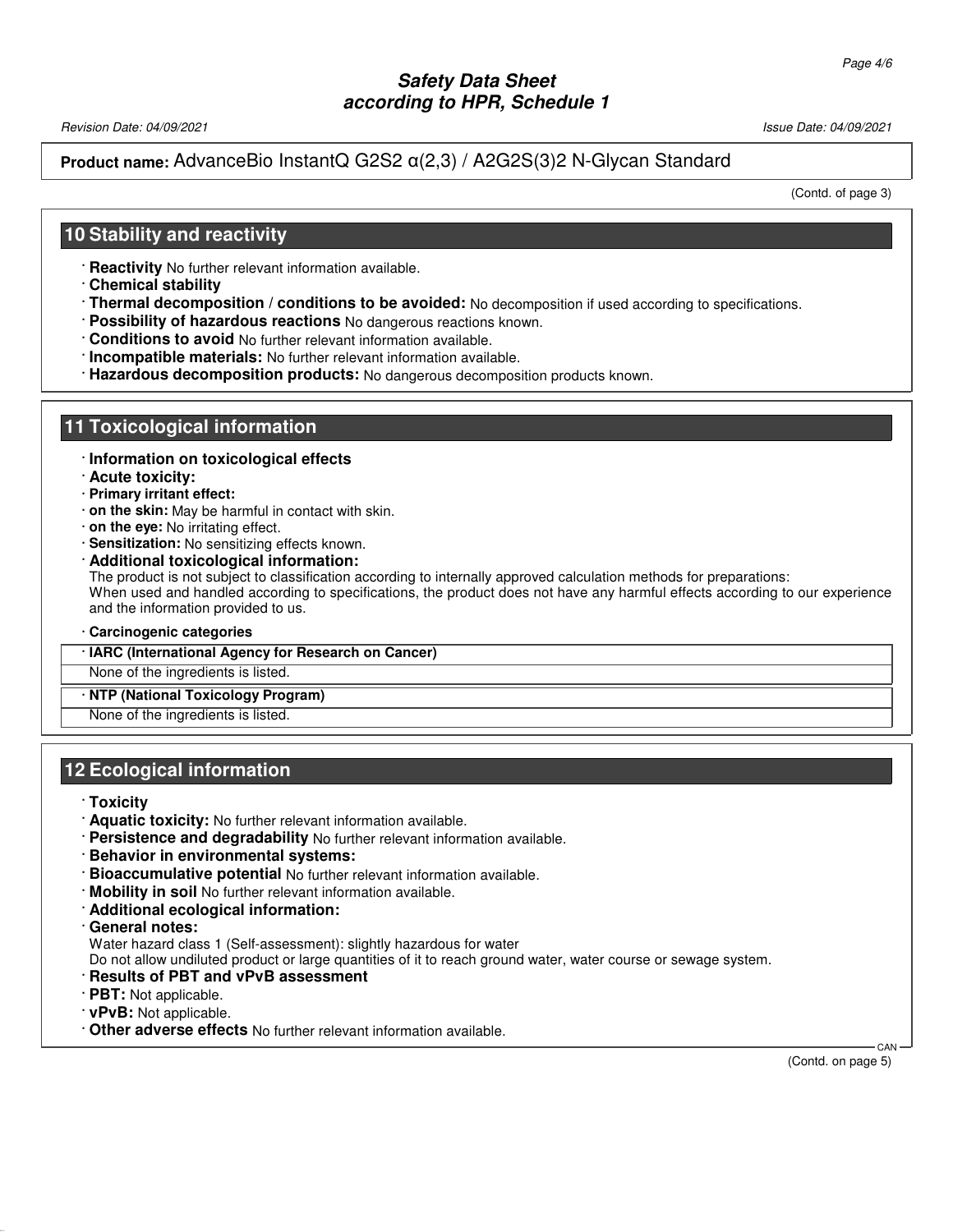Revision Date: 04/09/2021 Issue Date: 04/09/2021

## **Product name:** AdvanceBio InstantQ G2S2 α(2,3) / A2G2S(3)2 N-Glycan Standard

(Contd. of page 4)

### **13 Disposal considerations**

· **Waste treatment methods**

· **Recommendation:** Dispose of contents/container in accordance with local/regional/national/international regulations.

· **Uncleaned packagings:**

· **Recommendation:** Disposal must be made according to official regulations.

· **Recommended cleansing agent:** Water, if necessary with cleansing agents.

| <b>14 Transport information</b>                                                   |                 |
|-----------------------------------------------------------------------------------|-----------------|
| Not Regulated, De minimis Quantities                                              |                 |
| · UN-Number<br>· DOT/TDG, ADR, IMDG, IATA                                         | not regulated   |
| · UN proper shipping name<br>· DOT/TDG, ADR, IMDG, IATA                           | not regulated   |
| · Transport hazard class(es)                                                      |                 |
| · DOT, ADR, ADN, IMDG, IATA<br>· Class                                            | not regulated   |
| · Packing group<br>· DOT/TDG, ADR, IMDG, IATA                                     | not regulated   |
| <b>Environmental hazards:</b>                                                     | Not applicable. |
| · Special precautions for user                                                    | Not applicable. |
| Transport in bulk according to Annex II of<br><b>MARPOL73/78 and the IBC Code</b> | Not applicable. |
| · UN "Model Regulation":                                                          | not regulated   |

# **15 Regulatory information**

· **Safety, health and environmental regulations/legislation specific for the substance or mixture** No further relevant information available.

· **Sara**

52.0.1.1

· **Section 355 (extremely hazardous substances):** None of the ingredients is listed. · **Section 313 (Specific toxic chemical listings):**

None of the ingredients is listed.

· **TSCA (Toxic Substances Control Act):**

99-20-7 trehalose ACTIVE

**7647-14-5** sodium chloride ACTIVE

## · **Canadian substance listings:**

· **Canadian Domestic Substances List (DSL)**

99-20-7 trehalose

(Contd. on page 6)